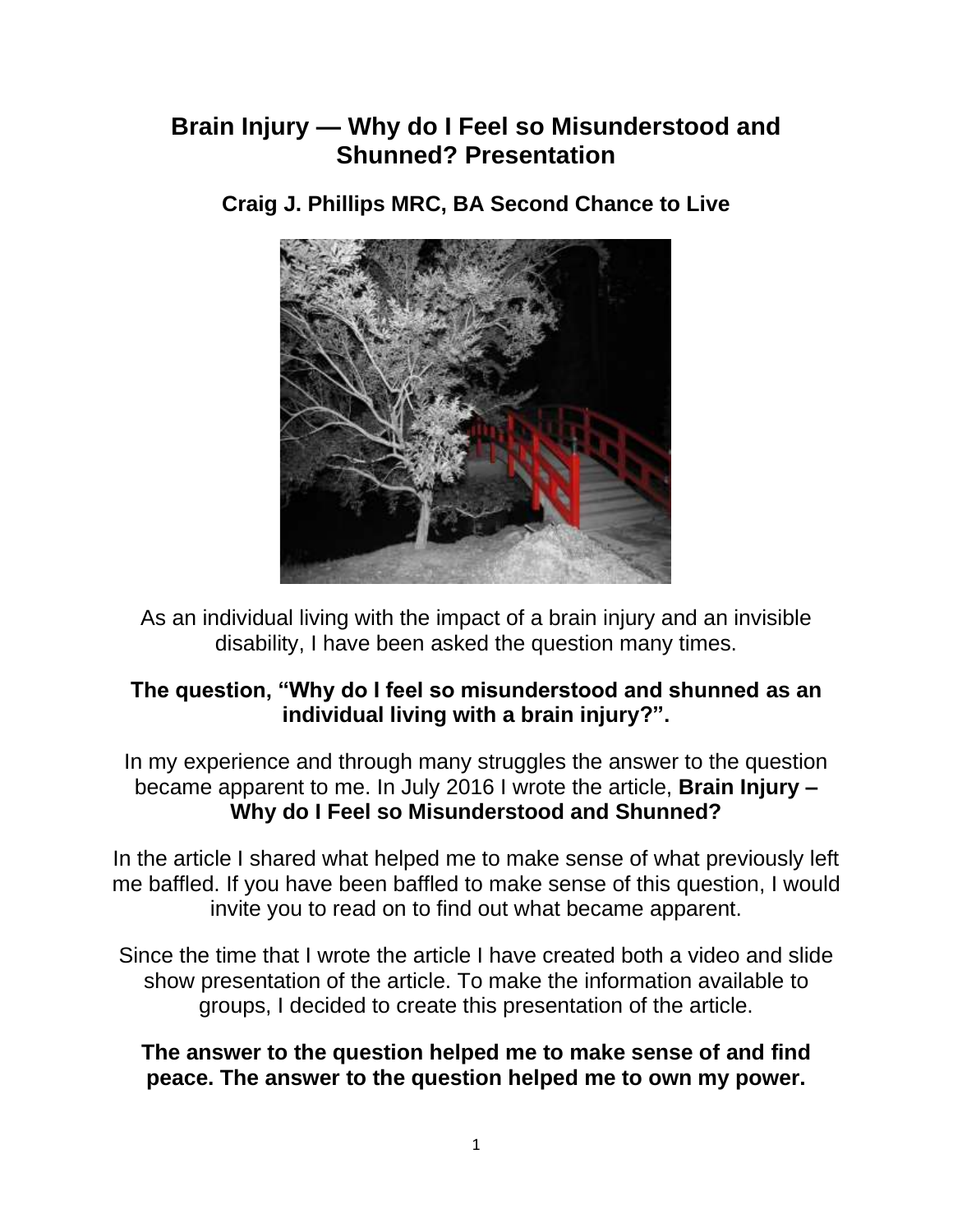

**What Became Apparent to Me**

What became apparent to me helped me to have peace in my life when misunderstood and shunned.

What became apparent to me helped me to grow in self-acceptance, despite being misunderstood and shunned.

What became apparent to me helped me to let go of the people who misunderstand and shun me.

What became apparent to me helped me to move across the bridge of acceptance called hope and create a good life for myself.

#### **Realization – I am Powerless over what People choose to Believe**

In my experience and through my own recovery process, I came to realize two realities. The first reality is that many people do not want or do not know how to process their feelings.

The second reality that helped me to begin to have more peace in my life was that many people either do not know how to or do not want to change. To face the reality that our lives have been forever changed because of our brain injury may be too painful.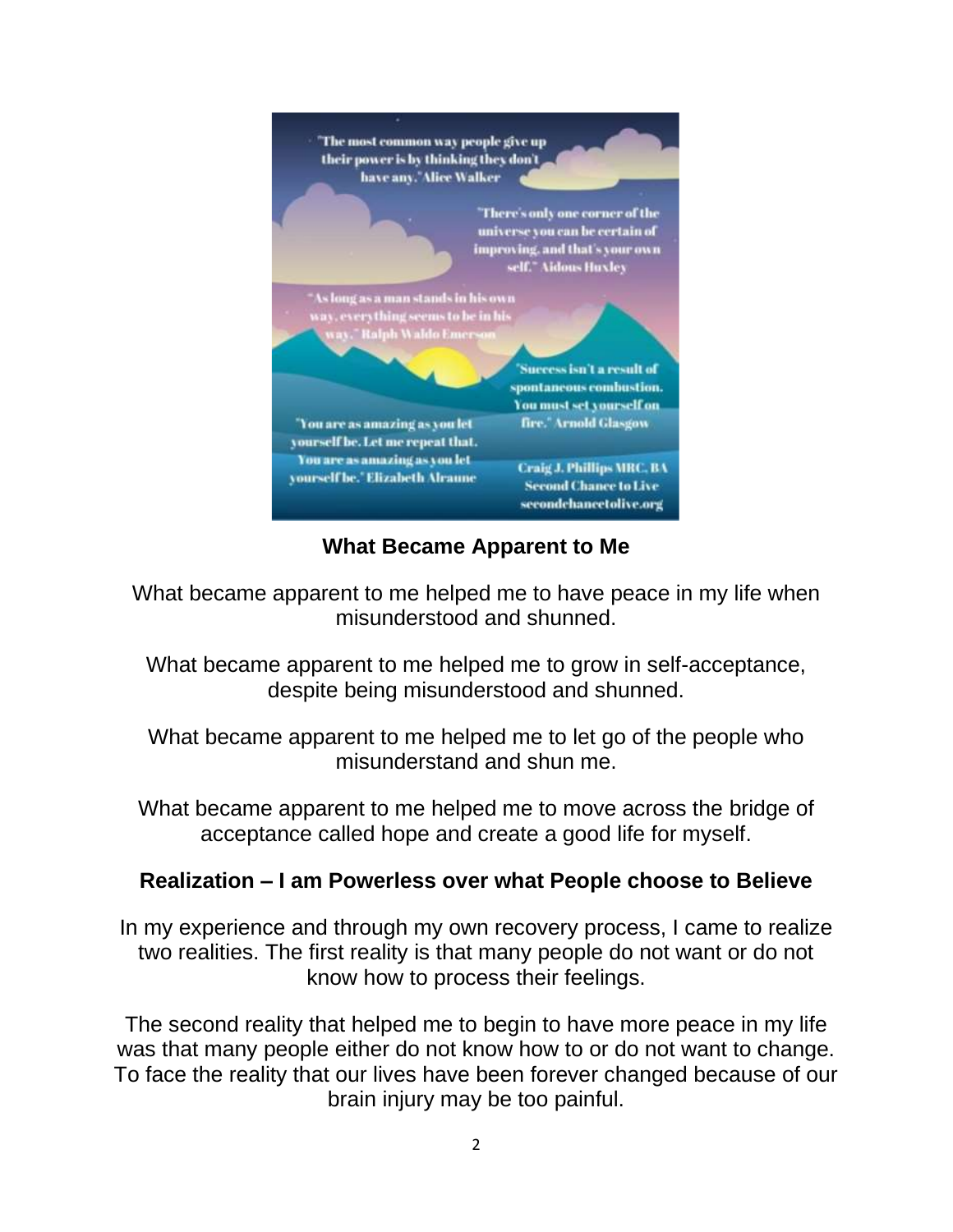## **To Painful for Them to Accept**

Too painful for them to accept. Because accepting our reality may be too painful, individuals may stay in and defend their denial. Defending their denial for what they do not want to accept is not our fault. Secondly, because of the lack of acceptance, they may justify the way they treat us.

## **Not Our Fault**

Defending their denial for what they do not want to accept is not our fault. Justifying the way they treat us, because of their lack of acceptance; is not our fault. By accepting these realities, I am able to take care of myself.

#### **Awareness**

In my experience and for many years (once I began to come out of my own denial) I attempted to get family members and friends to understand and accept my reality. I tried to explain to them in many different ways that I was not "fudging" or "making excuses".

I tried to convince them otherwise, but the more I tried the more I felt frustrated. What was conveyed to me was, that if I just tried harder "**then"** I would not be affected by my brain injury.

But the reality was that I had tried "every which what way" that I could to not be impacted or affected because of my brain injury. My trying to convince them of my reality created ongoing conflicts.

# **Created Ongoing Conflicts**

Conflicts in them because of what they could not accept.

Conflict in me for feeling that there was something wrong with me.

Conflicts in me for not being able to not be impacted by a brain injury.

Conflicts in me that would leave me frustrated.

Conflicts in me that left me with a sense of shame. A sense of shame for not being able to overcome the impact of my brain injury and my invisible disability.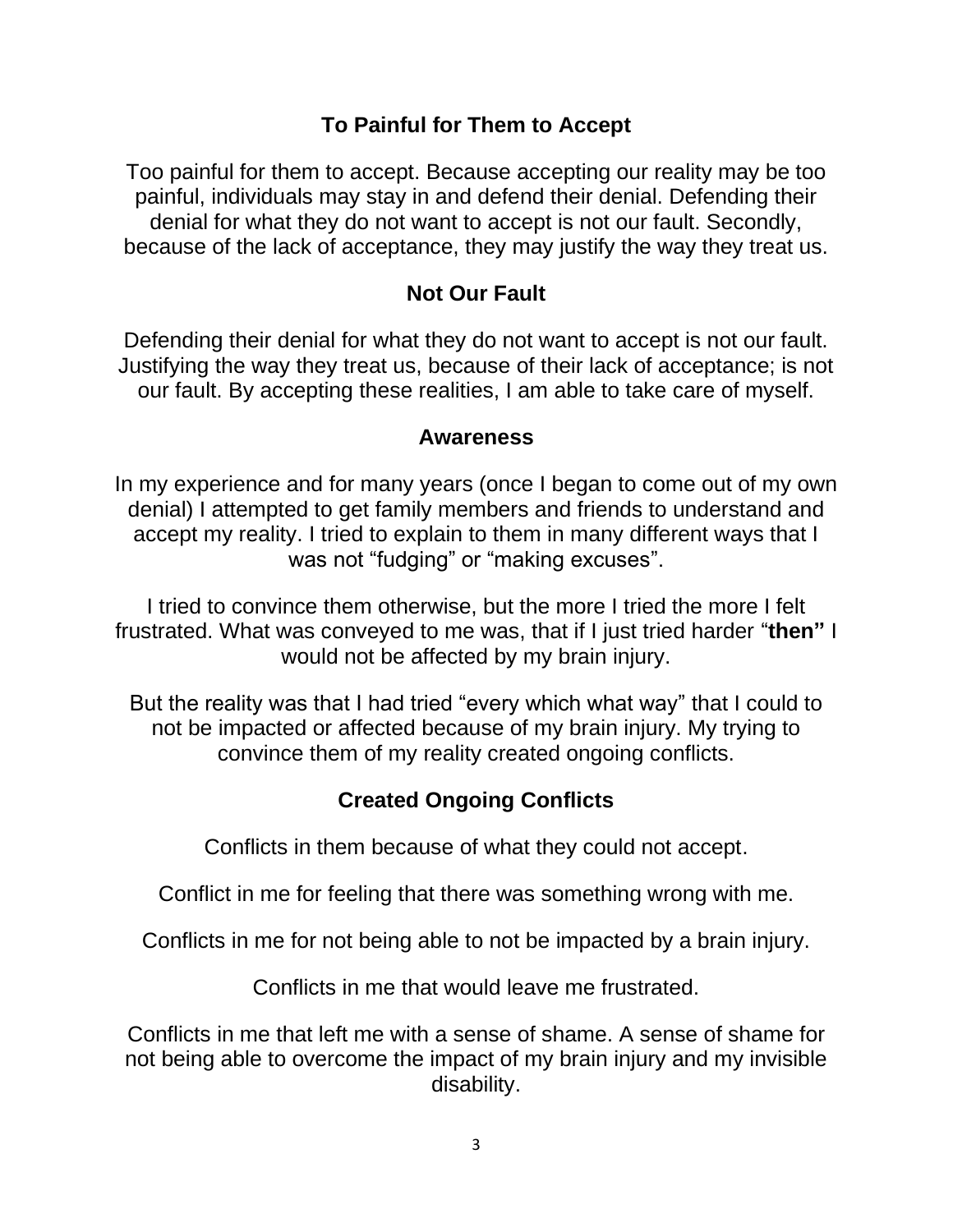## **After Many Years of Trying to Convince Them**

After much toil and cycles through the mentioned conflicts, I had a spiritual awakening. A realization that I needed to do something different.

A realization that I needed to do something to be able to accept myself. A realization that what I was trying to change was not changing my reality.

When I reached a point when I could no longer deny and defend my reality, I made some life changing choices. I began to grieve my reality.

## **Moving across a Bridge of Acceptance into a Land of Hope**

Grieving my reality helped me to get to a place of acceptance. Acceptance provided the "bridge" to taking a different course of action.

Through my grieving process, I discovered that as I was able to face, confront and address my own denial I had more peace in my life.

# **The Struggle to Let Go**

What I discovered through confronting my own lack of acceptance, was that I could let go of the struggle.

The struggle that convinced me that I needed to get "them" to understand and accept what I could not change.

The struggle to get "them" to understand, so that I could begin to accept what I was powerless to change – the impact of my brain injury.

The struggle to let go of what other people wanted to or needed to believe about me and my "reality".

The struggle to get "them" to understand so that I would no longer be misunderstood or shunned.

The struggle to get "them" to understand so I could keep "them" from going away to avoid feeling abandoned.

The struggle to break free from the need for "their" approval and acceptance to be able to get on with my life.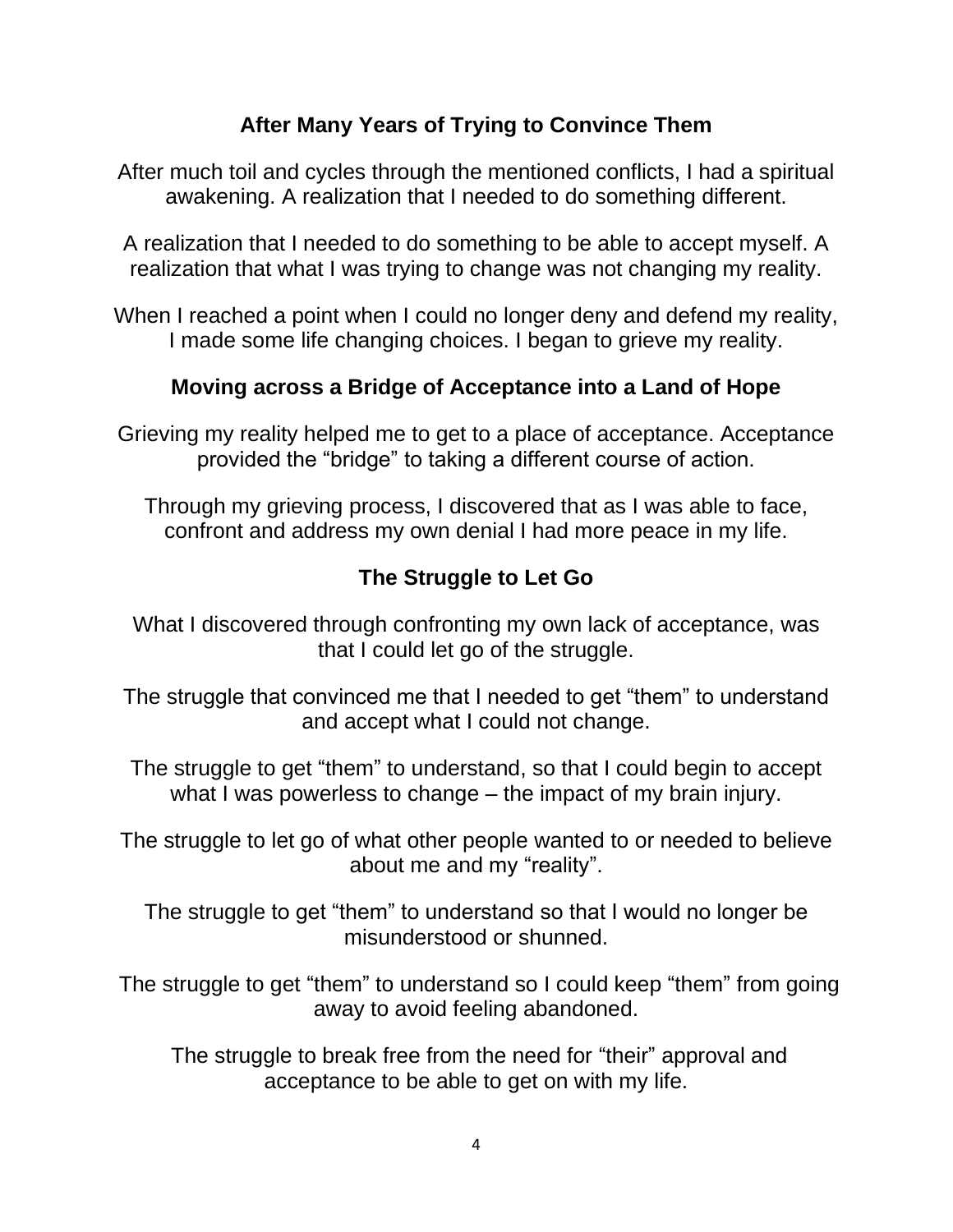The struggle to no longer be misunderstood and shunned by "them" so that I could begin to love and accept myself.

The struggle to get people to understand how my brain injury impacted my ability to stay employed.

The struggle to prove my worth and value to people who choose to put me in a "box" through a label, stereotype and a stigmatization.

# **Through Growing in Awareness of My need to Let Go**

That I could no longer wait for people to catch up. I needed and need to let go of what other people think of me.

That I could walk across the bridge called acceptance and keep walking. Keep walking to create a good life for myself without "their" understanding.

That I could no longer wait for people to catch up in "their" ability to understand or accept me in my reality.

That I could no longer wait for people to accept that I had changed because of my brain injury and invisible disability.

That I could no longer wait for people to accept that I could no longer stay gainfully employed.

That I could no longer wait for people to let me out of the "box" of a label, stereotype and stigmatization to see my great worth and value.

That I could no longer wait to be recognized to answer the call of my destiny. The call to express my great worth and value.

## **What I Did with this Awareness**

That I could not afford to wait for people to catch up to pursue my destiny.

## **Answering the Call that Never Came**

**[Answering the Call that Never Came —](https://secondchancetolive.org/2014/05/29/answering-the-call-never-came-pursuing-our-destinies/) Pursuing Our Destinies Part 1**

**[Answering the Call that Never Came —](https://secondchancetolive.org/2014/05/30/answering-the-call-that-never-came-pursuing-our-destinies-part-2/) Pursuing Our Destinies Part 2**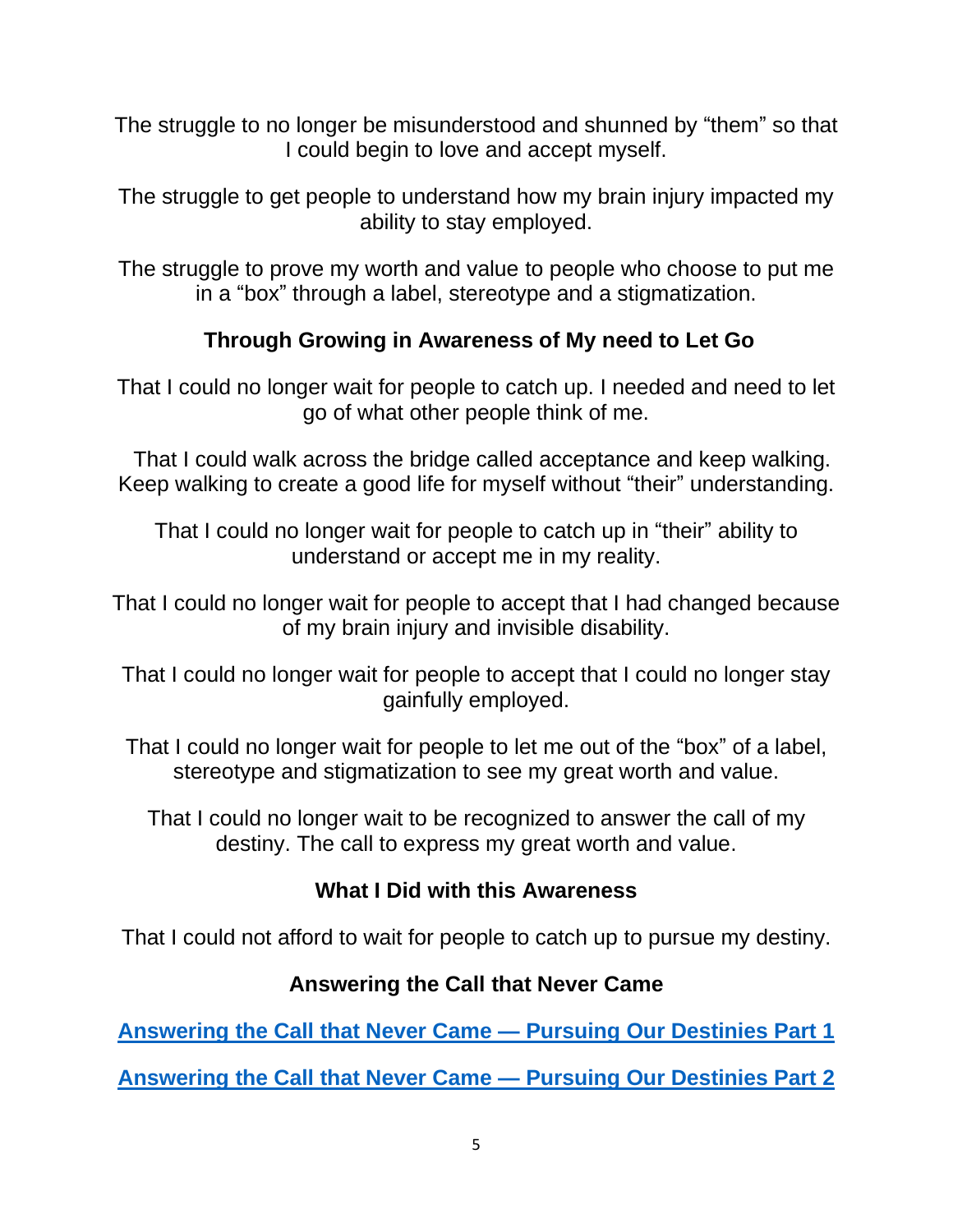## **[Answering the Call that Never Came —](https://www.youtube.com/watch?v=cPNqafZ5cdo) Pursuing Our Destinies Part 1 [and Part 2 Video Presentation](https://www.youtube.com/watch?v=cPNqafZ5cdo)**

## **What Helped me to Find a New Freedom**

I began to realize that being misunderstood and shunned was the "way" in which "they" coped with what they could not accept. I began to realize that I needed to let the people who misunderstood and shunned me go. I needed to let them go so that I could grow in my own acceptance.

#### **The acceptance of who I am and what I could do living with the impact of a brain injury and an invisible disability.**

What I could do in ways that would work for me. Several years ago, I wrote an article and made a video presentation of the article. Below are links to the article and the video presentation. The article illustrates how valuable we are, with what makes us different in the midst of being misunderstood and shunned. You are of much value, because of your reality.

#### **Let me encourage you to read or watch the video presentation of the below article: Livng with a Disability and Rudolph the Red-Nosed Reindeer**

**[Living with a Disability and Rudolph the Red-Nosed Reindeer](https://secondchancetolive.org/2011/12/21/living-with-a-disability-and-rudolph-the-red-nosed-reindeer/)**

#### **[Living with a disability and Rudolph the Red-Nosed Reindeer Video](https://www.youtube.com/watch?v=VhJI7r6VQfI)  [Presentation](https://www.youtube.com/watch?v=VhJI7r6VQfI)**

#### **Acceptance**

In my experience, as I began to realize that I could not wait for people to "catch up" to me in their acceptance, I found a new freedom. I began to realize that I was walking down a road less traveled. A road that was leading to fulfilling my dreams. A road that was leading to my destiny. A road across other "bridges" of acceptance, yet to be discovered. Bridges of acceptance that would give me more peace in my life.

#### **Bridges that would help me to accept that people are where they are on their own journeys. The people who misunderstand and shun me, for whatever reason.**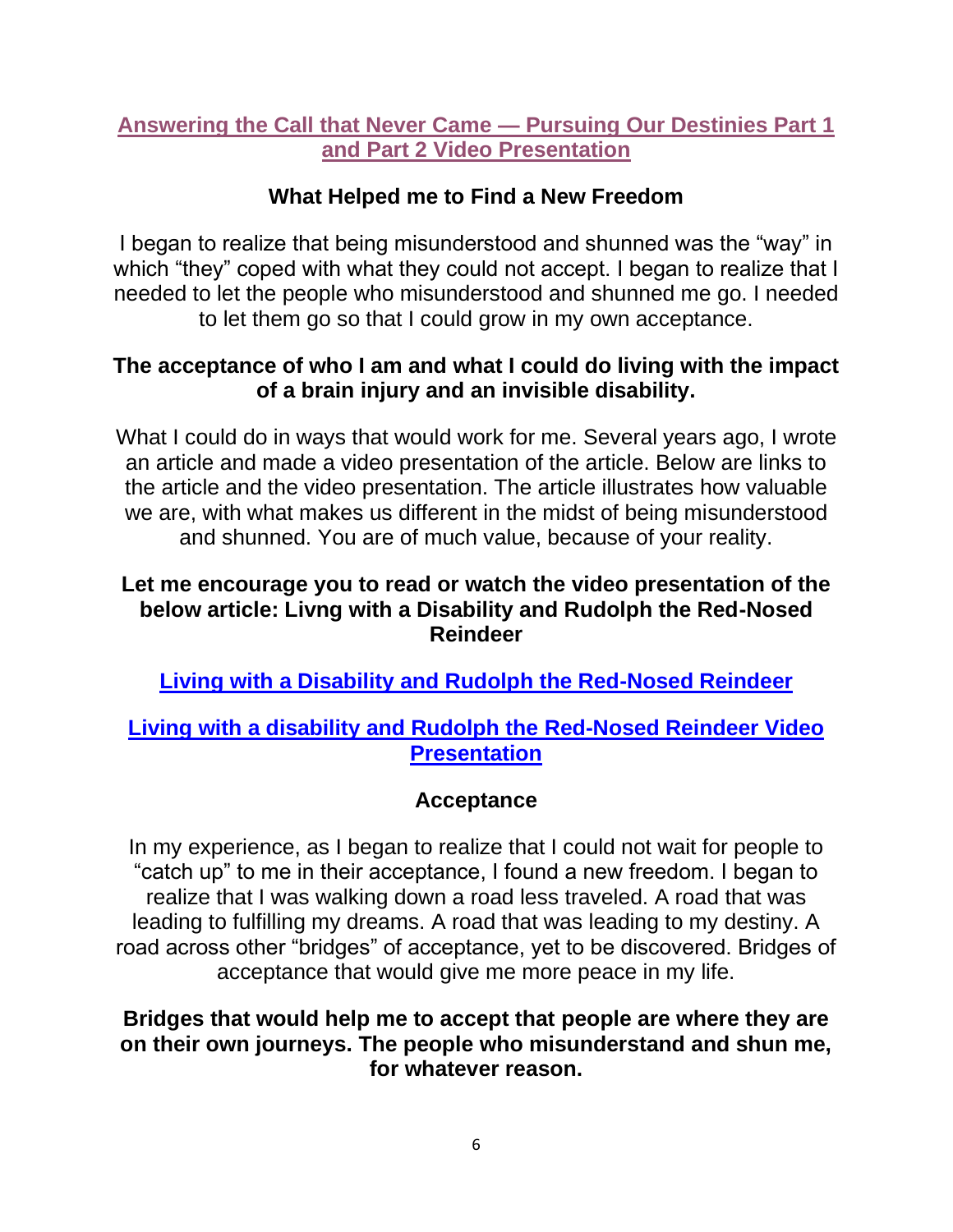During the past 15 1/2 years, as I have grown to accept both myself and where other people are on their journeys, I have continued to make peace with being misunderstood and shunned. As I have found more peace, being misunderstood and shunned has had less impact upon me.

# **[Updated About Page](https://secondchancetolive.org/second-chance-to-live-craig-j-phillips-mrc-ba-resume-of-credibility/)**

## **Hope**

My experience *may* help you to let go of the people who misunderstand and shun you. My experience may help you to find more peace in your life when people misunderstand and shun you.

My experience may help you to not feel less alone. My experience may encourage and inspire you to walk down a road less traveled and over "bridges" of acceptance.

# **Bridges of acceptance, yet to be revealed to you and to me**

#### **Below is a video and slide show presentation of the article that I made into this presentation.**

To watch and listen to the video presentation of the article, please click on this link:

#### **Brain Injury — [Why do I Feel so Misunderstood and Shunned? Video](https://secondchancetolive.org/2016/08/23/brain-injury-why-do-i-feel-so-misunderstood-shunned-video-presentation/)  [Presentation](https://secondchancetolive.org/2016/08/23/brain-injury-why-do-i-feel-so-misunderstood-shunned-video-presentation/)**

I have also created a slideshow presentation of this article. To watch the slideshow presentation of this article, click on this link:

#### **Brain Injury — [Why do I Feel so Misunderstood and Shunned?](https://secondchancetolive.org/2017/10/31/getting-past-victim-mindset-power-choice-slide-show-presentation-episode-340/)  [Slideshow Presentation](https://secondchancetolive.org/2017/10/31/getting-past-victim-mindset-power-choice-slide-show-presentation-episode-340/)**

**Over the course of the past 15 ½ years I have created resources that helped me to move beyond being misunderstood and shunned.**

**[Self-Advocacy Resources for Ongoing Brain Injury Recovery](https://secondchancetolive.org/resources-available-second-chance-live/)  [Empowering the Individual, not the brain injury](https://secondchancetolive.org/resources-available-second-chance-live/)**

**I have also created 11 other presentations to share through zoom or in person. I am available to share these presentations.**